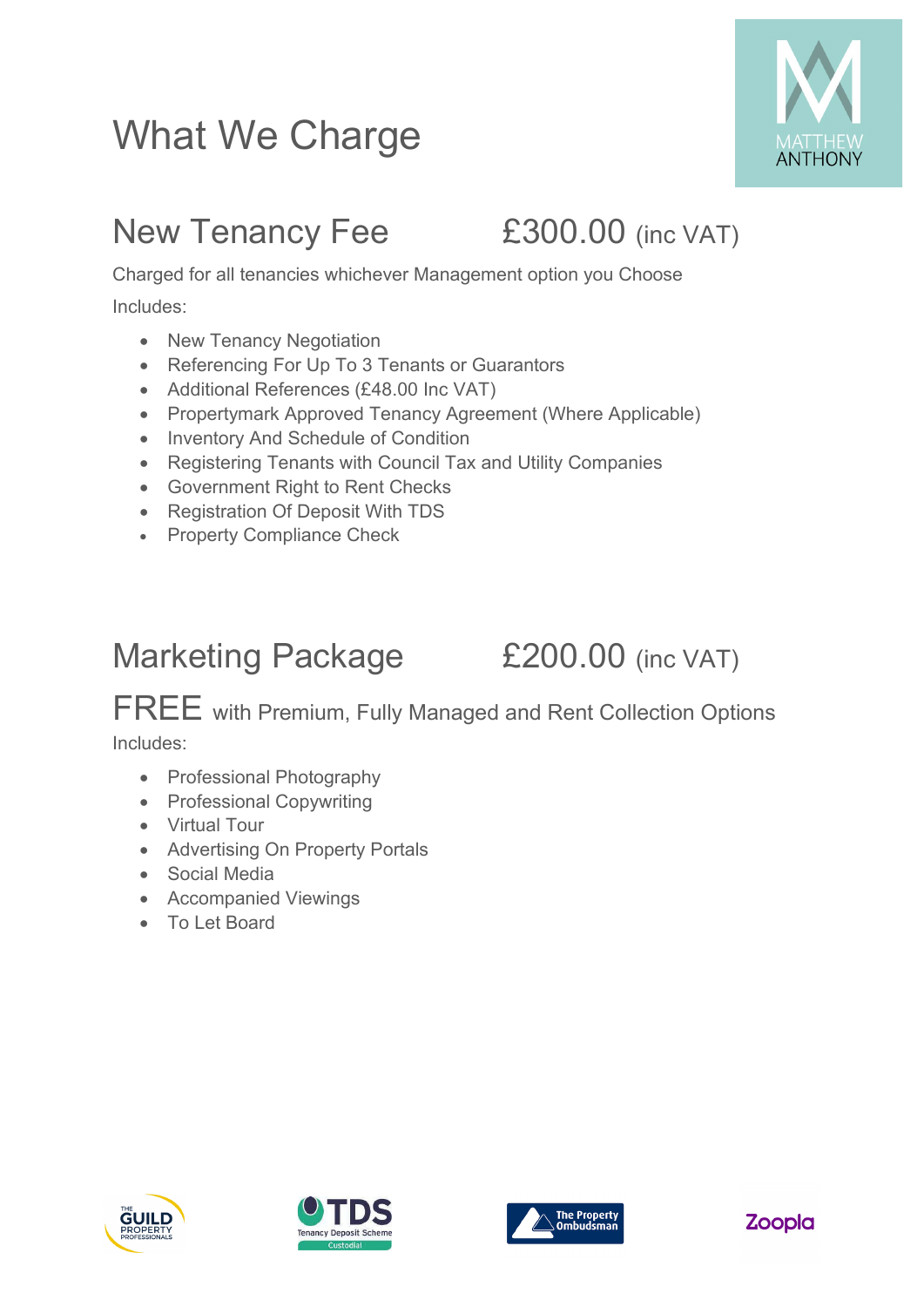

# Management Options

Premium Service 15% (inc VAT)

Includes:

- Rental Guarantee Protection
- £100,000 Legal Expenses Protection
- Rent Collection
- Quarterly Property Inspections and Reports
- Annual Tax Statements
- Monthly Itemised Statements
- Co-Ordination Of Maintenance and Repairs
- Contractor Payments
- End Of Tenancy Checkout
- Post Tenancy Claim Negotiations
- Landlord Portal
- Annual Portfolio Review
- Annual Rent Reviews & Tenancy Renewal
- Arrears Management
- Service Of Notices

#### Fully Managed Service 12% (inc VAT)

Includes:

- **Rent Collection**
- Quarterly Property Inspections and Reports
- Annual Tax Statements
- Monthly Itemised Statements
- Co-Ordination Of Maintenance and Repairs
- Contractor Payments
- End Of Tenancy Checkout
- Post Tenancy Claim Negotiations
- Landlord Portal
- Arrears Management
- Service Of Notices